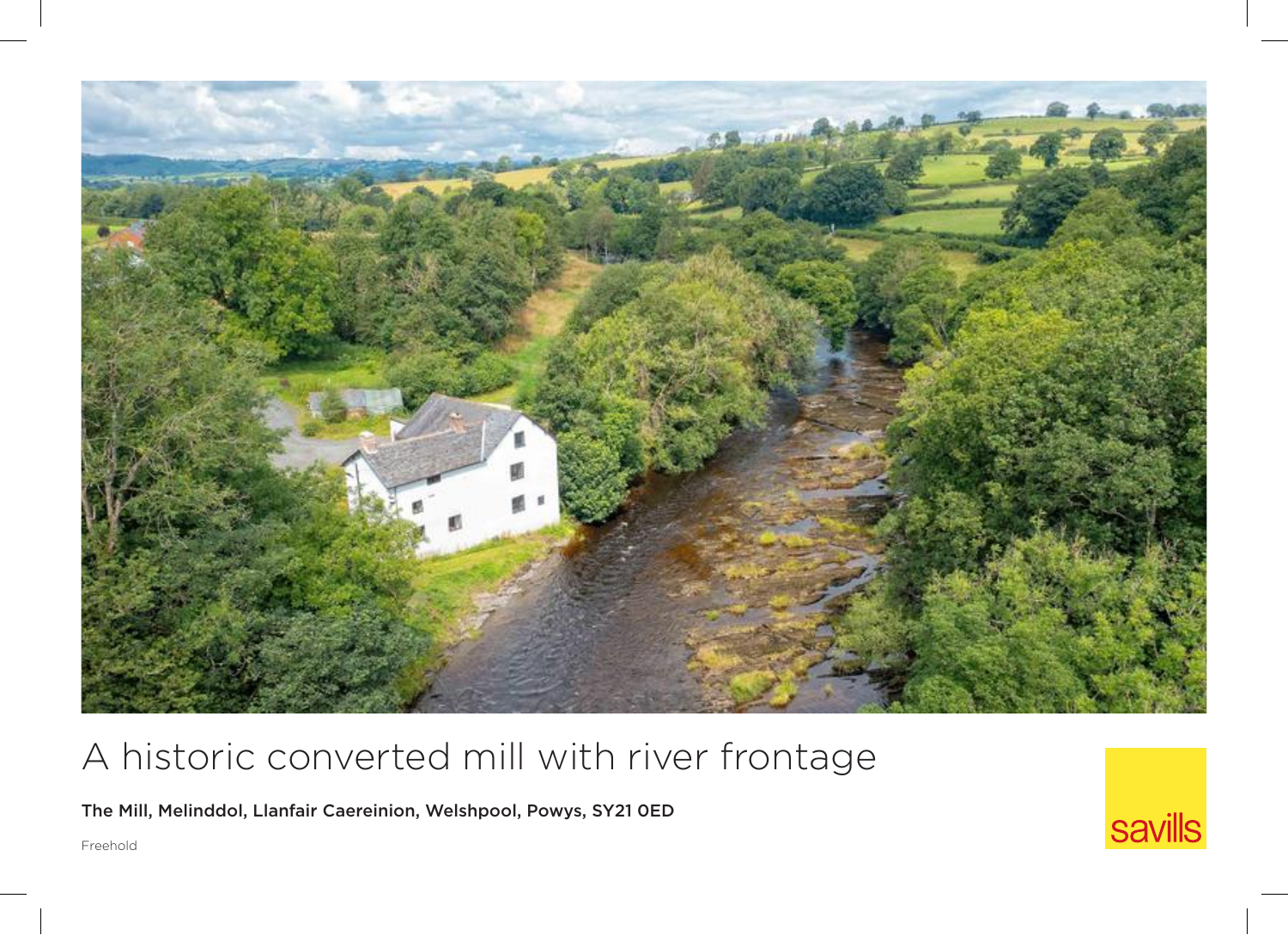Idyllic setting next to the River Banwy. • Half a mile of private fishing rights which includes Trout and Salmon. • Private ancient woodland • Outbuilding suitable for conversion subject to planning • A wildlife haven

#### **Local information**

The Mill is situated 1.8 miles from the picturesque town of Llanfair Caereinion, which provides a range of amenities including various shops, a butcher, bakers, public houses, and doctors, dentist, hairdressers, a Bistro, library, garage, primary and secondary schools. Llanfair Caereinion is also home to the terminus of the Welshpool Light Railway, a popular attraction which runs along the Banwy valley. Further extensive amenities can be found in the market towns of Newtown & Welshpool, including supermarkets, golf course and leisure centre. With a network of footpaths,

country lanes and bridleways throughout the area, the property is wonderfully positioned for hill walking and riding.

Well regarded schools in the private and state sector include Welshpool High School, Oswestry School, The Marches School, Bellan House Preparatory and Moreton Hall.

#### **About this property**

The Mill is an attractive Grade II listed property situated in an idyllic location overlooking the River Banwy, dating to about 1810 as a former corn mill with an integral Miller's house.

In the early 19th century, a masonry structure was added against the timber-framed section to enclose the wheel. Milling is said to have continued at the property until the 1950s. In 1914 Llanfair Electricity put in a hydroelectric system and The Mill was the first place in Wales to generate hydro-electricity. This ceased in 1952 when a generator was built in the village.

The Mill was fed by a leat, some 600m long, from a weir across the river Banwy and augmented by a stream crossing over the leat as there was no pond. Evidence of the leat is still present today. The leat is still in water and the weir went in 2000. The pelton wheel drove a pair of millstones by a chain and belt drive.

Today the mill workings are still present and the current owner has painstakingly renovated and restored the miller's house from what was a derelict building. The property now offers charming accommodation over three floors, retaining many original features including original oak flooring and flag stones along with two reception rooms, a fitted kitchen, larder/utility room, a snug/office area with a double bedroom and a separate bathroom off, on the first floor and a wonderful principal bedroom on the second floor with a large ensuite bathroom.

The inglenook fireplace in the sitting room has been wonderfully restored as well as the oak framed windows and metal inserts. The exterior has been lime rendered which blends in beautifully with the outside space.





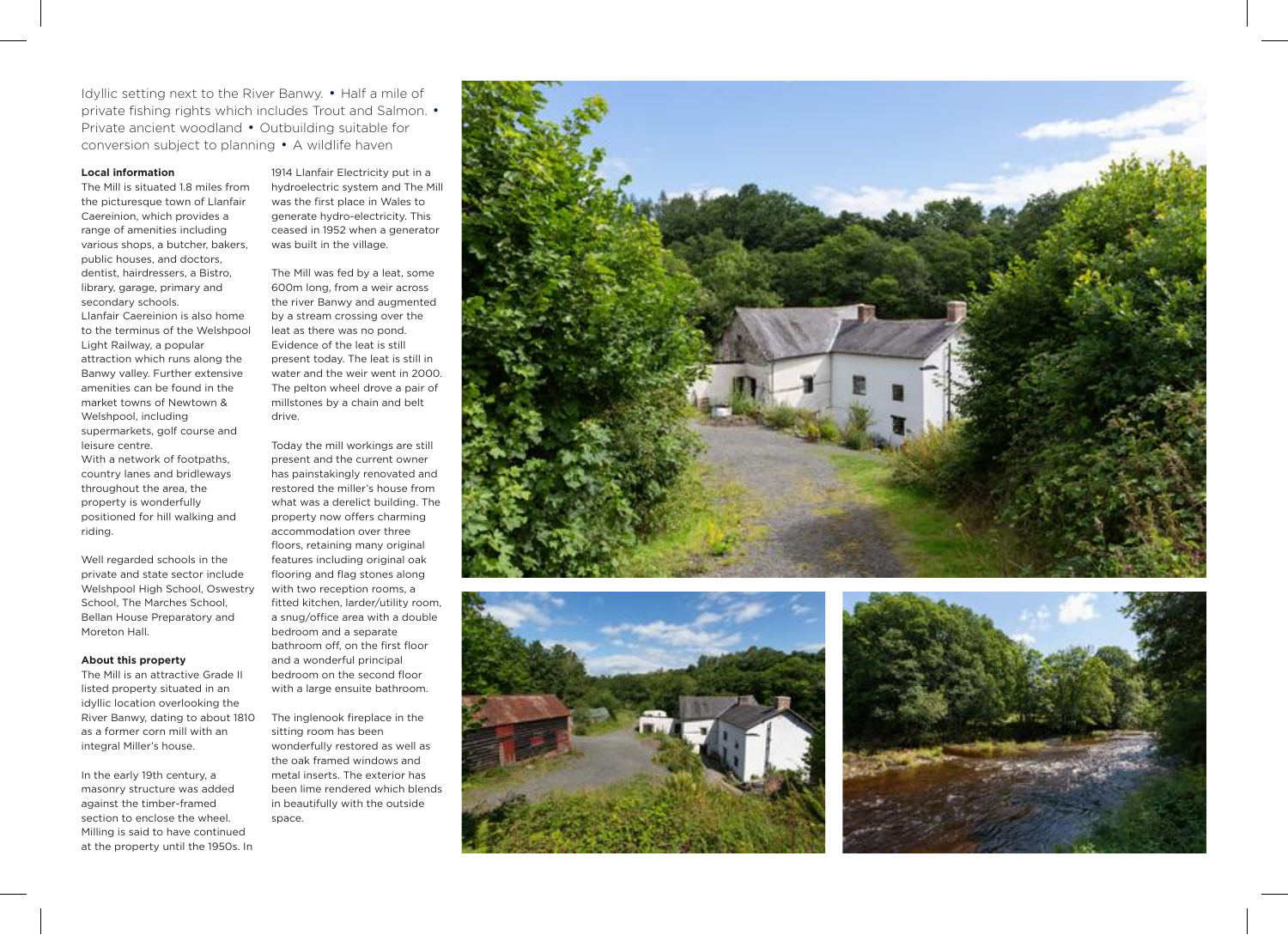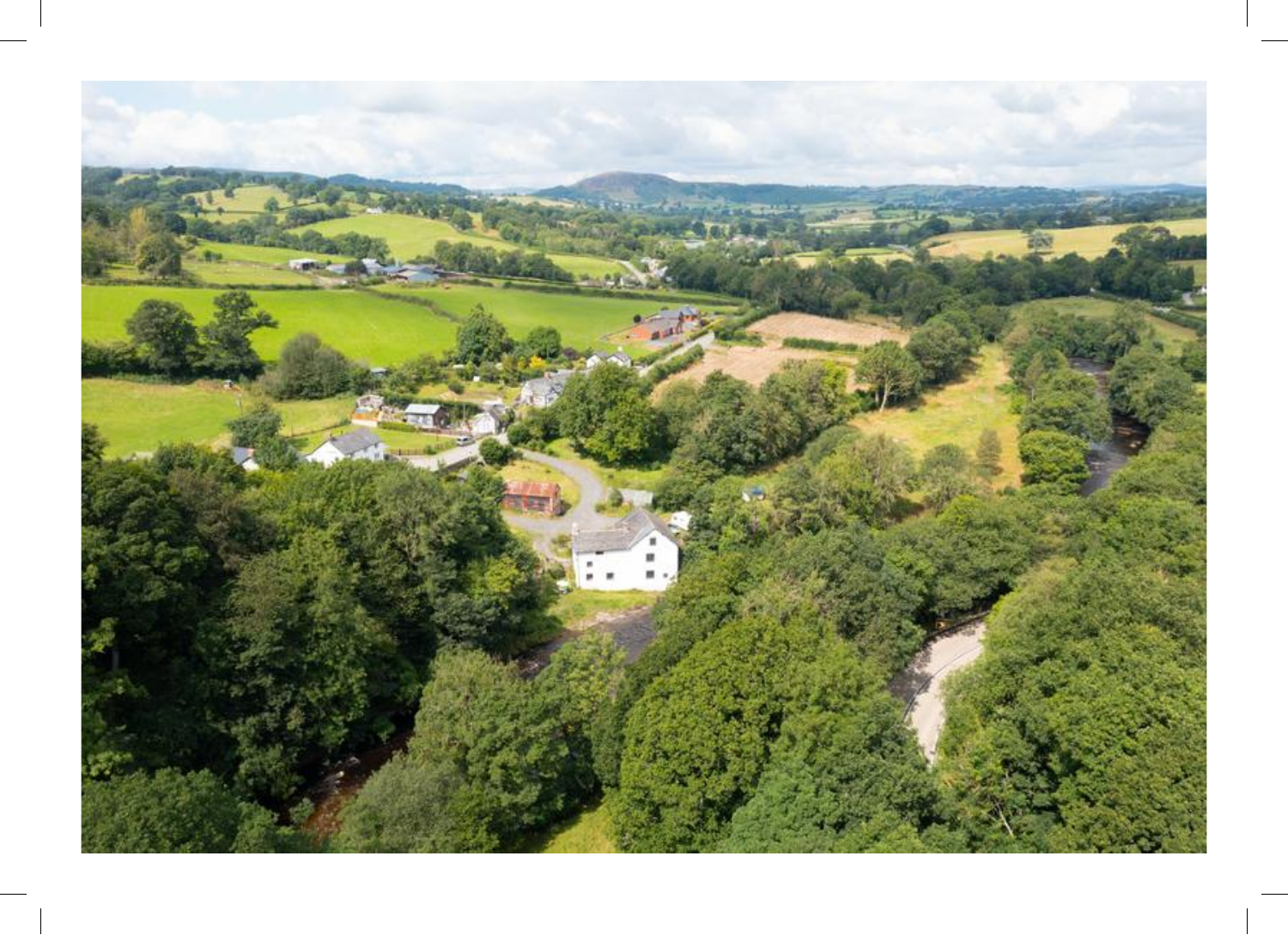The Mill is still in need of refurbishment and has plans drawn up which are available on the Powys County Council website P/2017/1141 Full: Change of use of the Corn Mill to provide additional living accommodation to the existing dwelling.

## Outside

The property is accessed via a gravel 'in and out' driveway which gently descends to a parking area where there is also a traditional brick and timber framed outbuilding which offers the potential to be converted to ancillary accommodation, subject to the correct planning permissions.

To the left side is a lawn with a potting shed below. To the right is a further lawn overlooking the river with a seating area offering an ideal place for alfresco dining and enjoying the river.

The setting is fabulous, with sightings of otter's, kingfishers, and trout and salmon to name a few. The ancient woodland which runs along the boundary of the property is a wildlife haven, attracting a nesting Woodcock which visits every year.

#### Directions:

From Welshpool continue on the A458 before turning left towards Llanfair Caereinion. Once in the town turn right onto the High Street, B4385 and continue towards Melinddol. After approximately 1 mile The Mill may be found on your right hand side.

Services: Mains water, electricity and private drainage by way of a bio-disk fitted in 2019.

All fixtures, fittings and garden

statuary are specifically excluded unless otherwise mentioned in these sale particulars.

The property will be sold subject to and with the benefit of all wayleaves, easements and rights of way whether mentioned in these particulars or not.

It should not be assumed that the property has the necessary planning, building regulations or other consents.

Savills have not tested any services, equipment or facilities. The Purchaser must satisfy themselves by inspection or otherwise.

Brochure prepared August 2021 Photographs taken August 2021

#### **Tenure**

Freehold

## **Local Authority**

Powys County Council. Band E

#### **Viewing**

Strictly by appointment with Savills





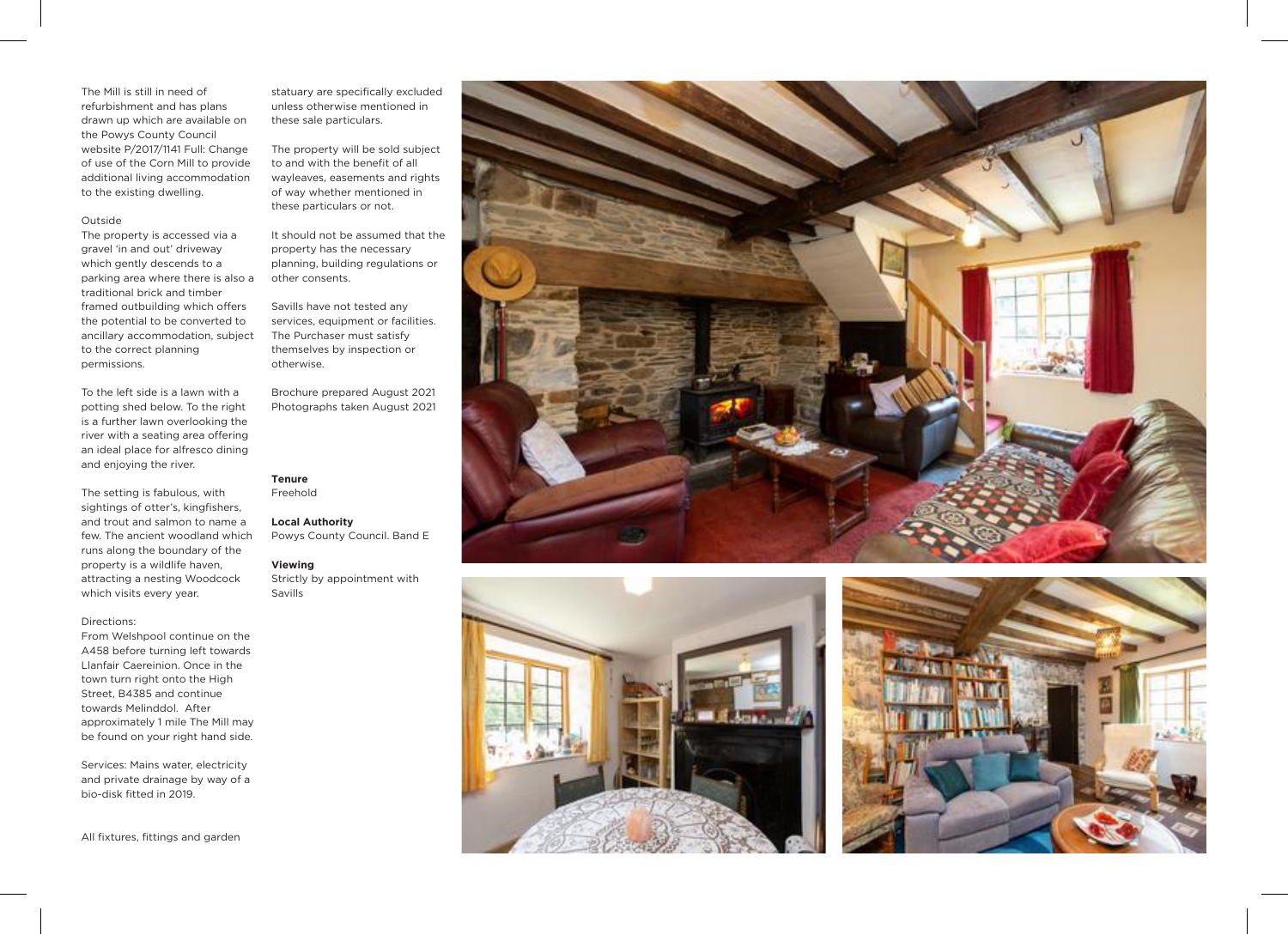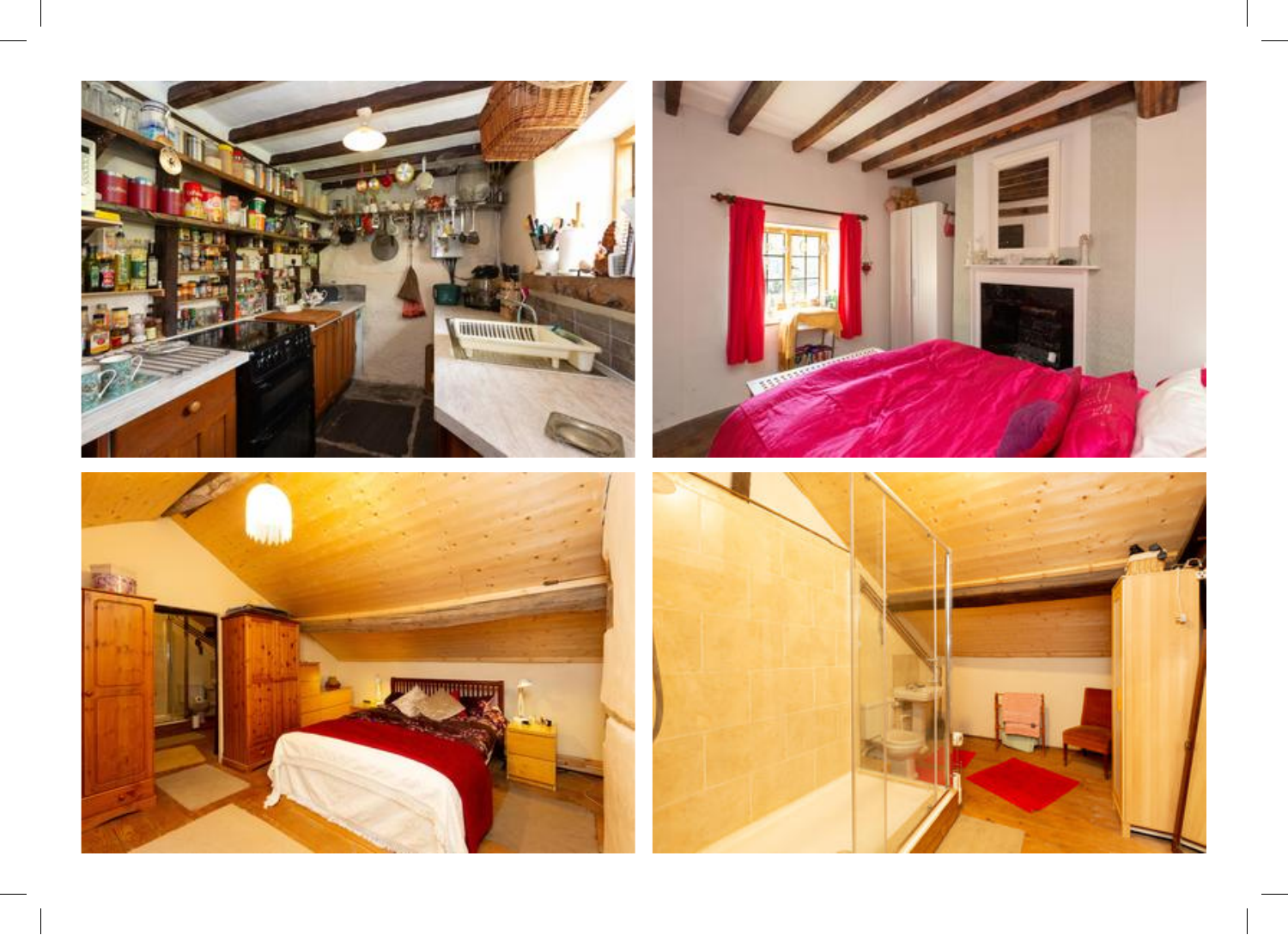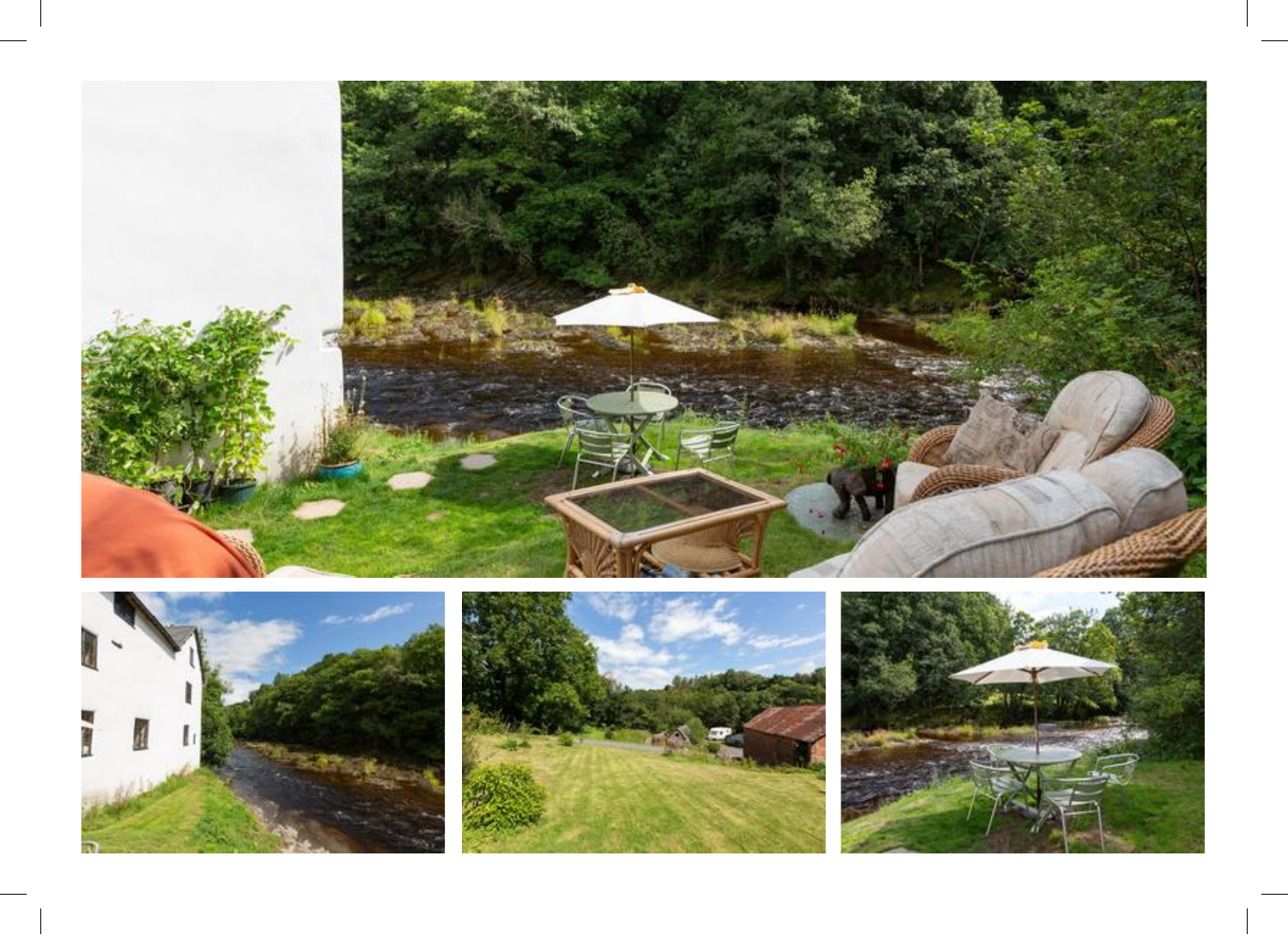